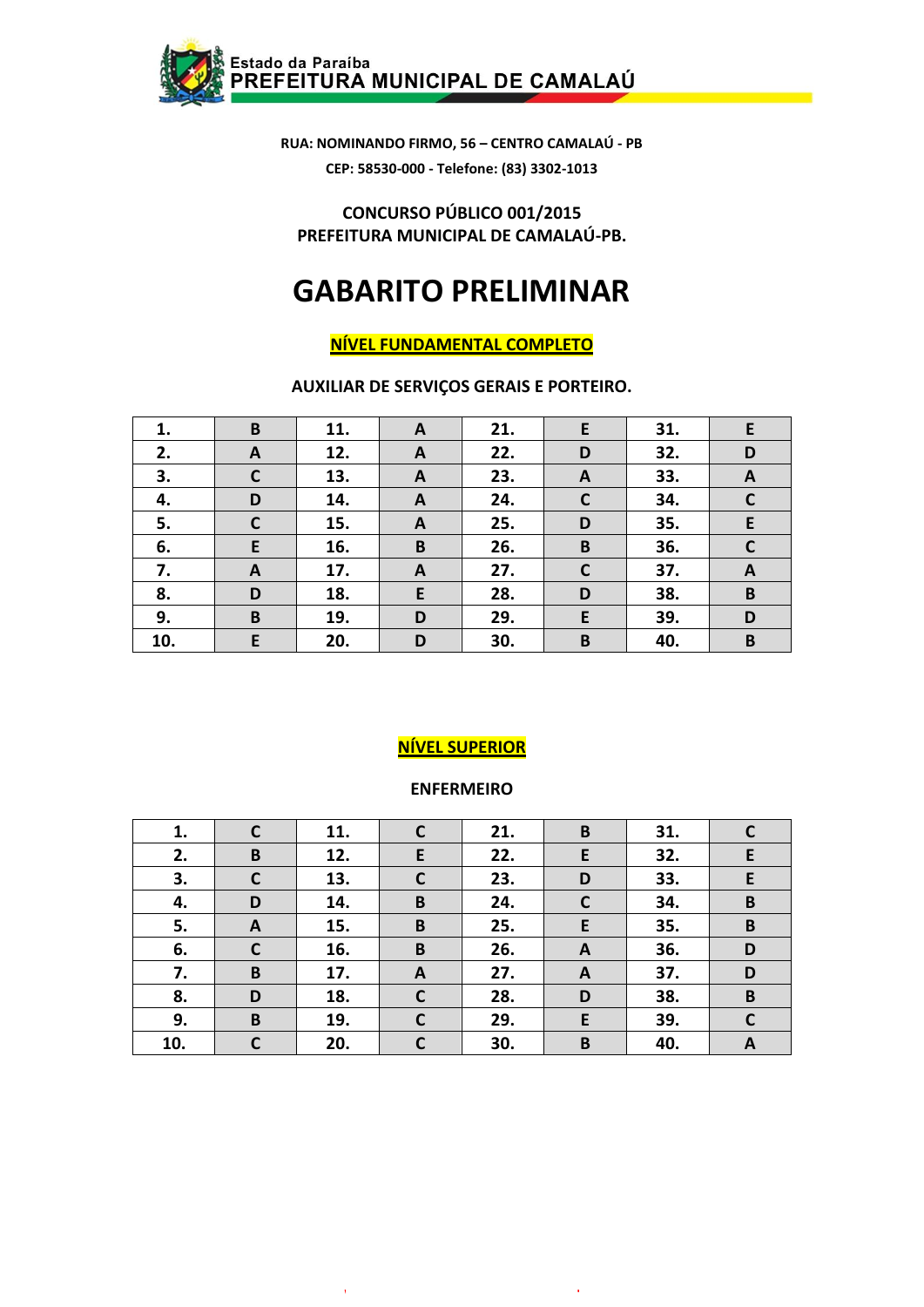

#### **FISIOTERAPEUTA**

| 1.  | $\mathsf{C}$ | 11. | C            | 21. | B                | 31. |             |
|-----|--------------|-----|--------------|-----|------------------|-----|-------------|
| 2.  | B            | 12. | E            | 22. | A                | 32. | E           |
| 3.  | $\mathbf C$  | 13. | $\mathbf C$  | 23. | E                | 33. | E           |
| 4.  | D            | 14. | B            | 24. | E                | 34. | B           |
| 5.  | A            | 15. | B            | 25. | E                | 35. | B           |
| 6.  | $\mathbf C$  | 16. | E            | 26. | $\boldsymbol{A}$ | 36. | D           |
| 7.  | B            | 17. | $\mathsf{C}$ | 27. | D                | 37. | D           |
| 8.  | D            | 18. | E            | 28. | $\mathsf{C}$     | 38. | B           |
| 9.  | B            | 19. | A            | 29. | $\mathsf{C}$     | 39. | $\mathbf c$ |
| 10. | C            | 20. | $\mathbf{A}$ | 30. | A                | 40. | A           |

#### **NUTRICIONISTA**

| 1.  |              | 11. | $\mathsf{C}$ | 21. | D            | 31. |   |
|-----|--------------|-----|--------------|-----|--------------|-----|---|
| 2.  | B            | 12. | E            | 22. | $\mathbf c$  | 32. | E |
| 3.  | $\mathsf{C}$ | 13. | $\mathbf C$  | 23. | D            | 33. | E |
| 4.  | D            | 14. | B            | 24. | $\mathsf{C}$ | 34. | B |
| 5.  | A            | 15. | B            | 25. | E            | 35. | B |
| 6.  | $\mathsf{C}$ | 16. | D            | 26. | $\mathsf{C}$ | 36. | D |
| 7.  | B            | 17. | B            | 27. | B            | 37. | D |
| 8.  | D            | 18. | D            | 28. | A            | 38. | B |
| 9.  | B            | 19. | A            | 29. | B            | 39. | C |
| 10. | C            | 20. | E            | 30. | A            | 40. | A |

#### ODONTÓLOGO - ENDODONTISTA

| 11. | $\mathsf{C}$ | 11. | $\mathsf{C}$ | 21. | C                | 31. | $\mathsf{C}$ |
|-----|--------------|-----|--------------|-----|------------------|-----|--------------|
| 12. | B            | 12. | E            | 22. | E                | 32. | E            |
| 13. | $\mathbf C$  | 13. | $\mathsf{C}$ | 23. | A                | 33. | E            |
| 14. | D            | 14. | B            | 24. | B                | 34. | B            |
| 15. | A            | 15. | B            | 25. | D                | 35. | B            |
| 16. | $\mathsf{C}$ | 16. | A            | 26. | C                | 36. | D            |
| 17. | B            | 17. | E            | 27. | $\boldsymbol{A}$ | 37. | D            |
| 18. | D            | 18. | $\mathsf{C}$ | 28. | D                | 38. | B            |
| 19. | B            | 19. | D            | 29. | C                | 39. | $\mathsf{C}$ |
| 20. | C            | 20. | B            | 30. | B                | 40. | A            |

 $\mathcal{A}^{\mathcal{A}}$ 

 $\lambda$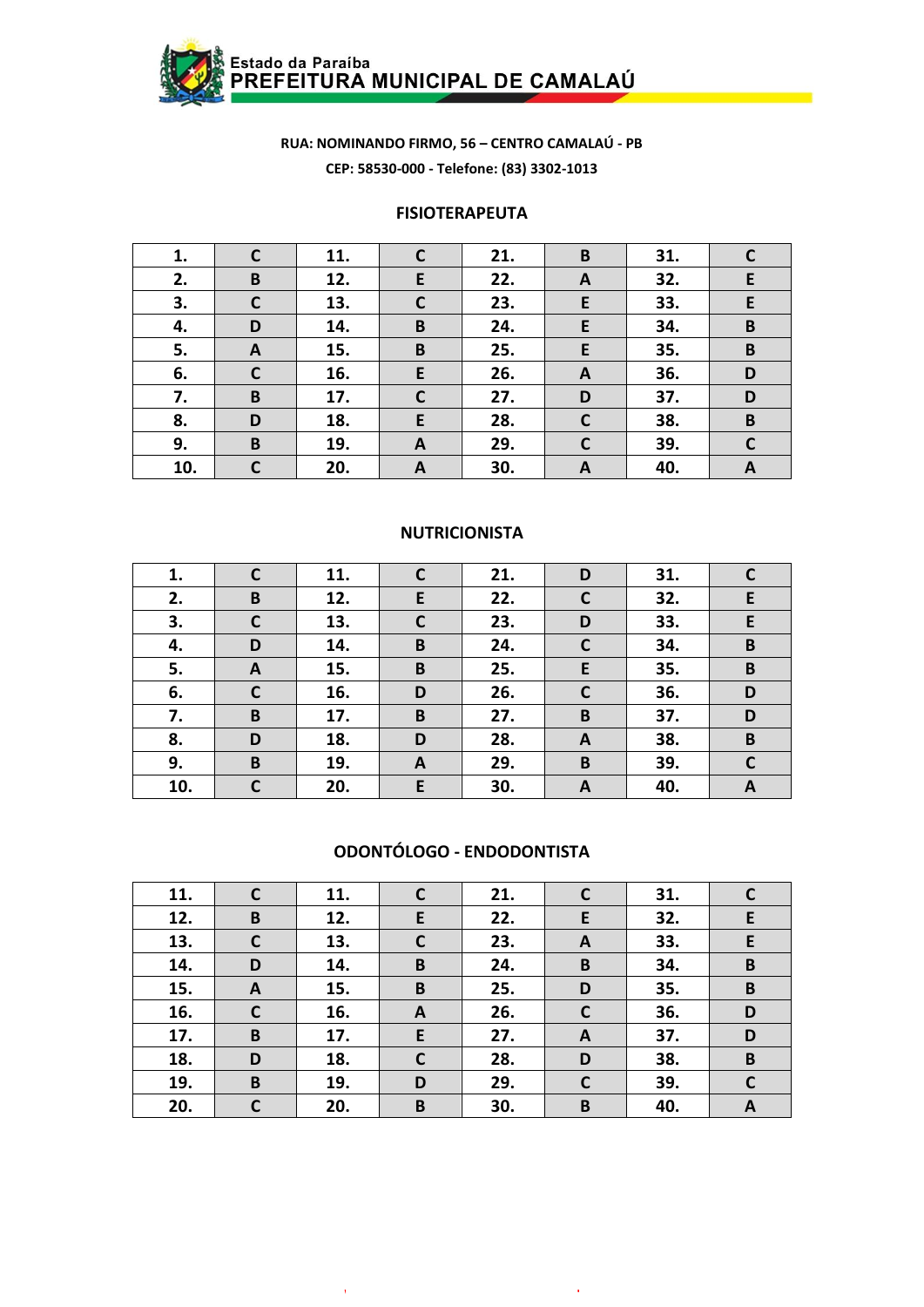

#### **ODONTÓLOGO - CIRURGIÃO**

| 1.  | $\mathsf{C}$ | 11. | $\mathbf c$  | 21. | C | 31. |             |
|-----|--------------|-----|--------------|-----|---|-----|-------------|
| 2.  | B            | 12. | E            | 22. | E | 32. | E           |
| 3.  | $\mathsf{C}$ | 13. | $\mathsf{C}$ | 23. | A | 33. | E           |
| 4.  | D            | 14. | B            | 24. | B | 34. | B           |
| 5.  | A            | 15. | B            | 25. | D | 35. | B           |
| 6.  | $\mathbf C$  | 16. | $\mathbf{A}$ | 26. | B | 36. | D           |
| 7.  | B            | 17. | E.           | 27. | A | 37. | D           |
| 8.  | D            | 18. | $\mathbf C$  | 28. | D | 38. | B           |
| 9.  | $\pmb B$     | 19. | D            | 29. | B | 39. | $\mathbf C$ |
| 10. | C            | 20. | B            | 30. | D | 40. | A           |

## **ODONTÓLOGO - PERIODONTISTA**

| 1.  |              | 11. | $\mathsf{C}$ | 21. |              | 31. |   |
|-----|--------------|-----|--------------|-----|--------------|-----|---|
| 2.  | B            | 12. | E            | 22. | E            | 32. | E |
| 3.  | $\mathsf{C}$ | 13. | $\mathbf C$  | 23. | A            | 33. | E |
| 4.  | D            | 14. | B            | 24. | B            | 34. | B |
| 5.  | A            | 15. | B            | 25. | D            | 35. | B |
| 6.  | $\mathsf{C}$ | 16. | A            | 26. | D            | 36. | D |
| 7.  | B            | 17. | E            | 27. | $\mathbf{A}$ | 37. | D |
| 8.  | D            | 18. | $\mathbf C$  | 28. | D            | 38. | B |
| 9.  | $\mathbf B$  | 19. | D            | 29. | $\mathbf c$  | 39. | C |
| 10. | C            | 20. | B            | 30. | A            | 40. | A |

#### **PROFESSOR DE ARTES**

| 1.  | C            | 11. | $\mathsf{C}$ | 21. | C           | 31. |              |
|-----|--------------|-----|--------------|-----|-------------|-----|--------------|
| 2.  | B            | 12. | E            | 22. | A           | 32. | E            |
| 3.  | $\mathsf{C}$ | 13. | $\mathbf C$  | 23. | B           | 33. | E            |
| 4.  | D            | 14. | B            | 24. | E           | 34. | B            |
| 5.  | A            | 15. | B            | 25. | B           | 35. | B            |
| 6.  | $\mathsf{C}$ | 16. | B            | 26. | C           | 36. | D            |
| 7.  | $\mathbf B$  | 17. | $\mathbf C$  | 27. | <b>NULA</b> | 37. | D            |
| 8.  | D            | 18. | A            | 28. | E           | 38. | $\mathbf B$  |
| 9.  | B            | 19. | E            | 29. | D           | 39. | $\mathsf{C}$ |
| 10. | C            | 20. | A            | 30. | A           | 40. | A            |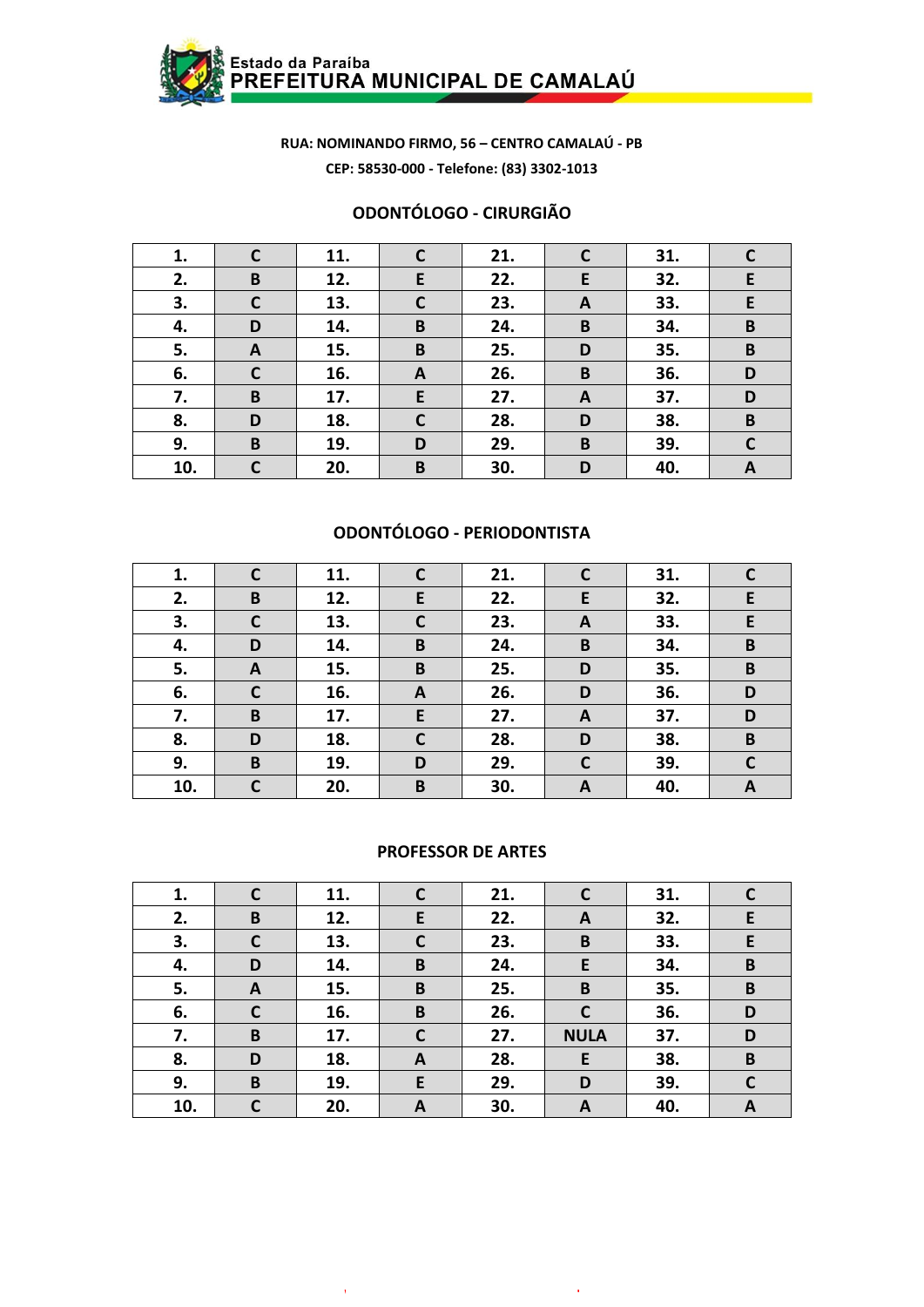

#### **PROFESSOR DE CIÊNCIAS**

| 1.  | С            | 11. | $\mathsf{C}$ | 21. | D            | 31. |              |
|-----|--------------|-----|--------------|-----|--------------|-----|--------------|
| 2.  | B            | 12. | E            | 22. | A            | 32. | E            |
| 3.  | $\mathsf{C}$ | 13. | $\mathsf{C}$ | 23. | A            | 33. | E            |
| 4.  | D            | 14. | B            | 24. | C            | 34. | B            |
| 5.  | A            | 15. | B            | 25. | A            | 35. | B            |
| 6.  | $\mathsf{C}$ | 16. | D            | 26. | $\mathsf{C}$ | 36. | D            |
| 7.  | B            | 17. | $\mathbf C$  | 27. | <b>NULA</b>  | 37. | D            |
| 8.  | D            | 18. | E            | 28. | E            | 38. | B            |
| 9.  | B            | 19. | B            | 29. | D            | 39. | $\mathsf{C}$ |
| 10. | C            | 20. | B            | 30. | A            | 40. | A            |

# **PROFESSOR DE EDUCAÇÃO FÍSICA**

| 1.  |              | 11. | $\mathbf C$ | 21. | E            | 31. |   |
|-----|--------------|-----|-------------|-----|--------------|-----|---|
| 2.  | B            | 12. | E           | 22. |              | 32. | E |
| 3.  | $\mathsf{C}$ | 13. | $\mathbf C$ | 23. | A            | 33. | E |
| 4.  | D            | 14. | B           | 24. | $\mathsf{C}$ | 34. | B |
| 5.  | A            | 15. | B           | 25. | B            | 35. | B |
| 6.  | $\mathsf{C}$ | 16. | B           | 26. | C            | 36. | D |
| 7.  | B            | 17. | D           | 27. | <b>NULA</b>  | 37. | D |
| 8.  | D            | 18. | E           | 28. | E            | 38. | B |
| 9.  | B            | 19. | A           | 29. | D            | 39. | C |
| 10. | r            | 20. | D           | 30. | A            | 40. | A |

#### **PROFESSOR DE GEOGRAFIA**

| 1.  | $\mathsf{C}$ | 11. | $\mathbf c$  | 21. | D           | 31. | C            |
|-----|--------------|-----|--------------|-----|-------------|-----|--------------|
| 2.  | B            | 12. | E            | 22. | C           | 32. | E            |
| 3.  | C            | 13. | $\mathsf{C}$ | 23. | B           | 33. | E            |
| 4.  | D            | 14. | B            | 24. | A           | 34. | $\, {\bf B}$ |
| 5.  | A            | 15. | B            | 25. | E           | 35. | B            |
| 6.  | C            | 16. | B            | 26. | C           | 36. | D            |
| 7.  | B            | 17. | E            | 27. | <b>NULA</b> | 37. | D            |
| 8.  | D            | 18. | D            | 28. | E           | 38. | B            |
| 9.  | B            | 19. | B            | 29. | D           | 39. | C            |
| 10. | C            | 20. | $\mathsf{C}$ | 30. | A           | 40. | A            |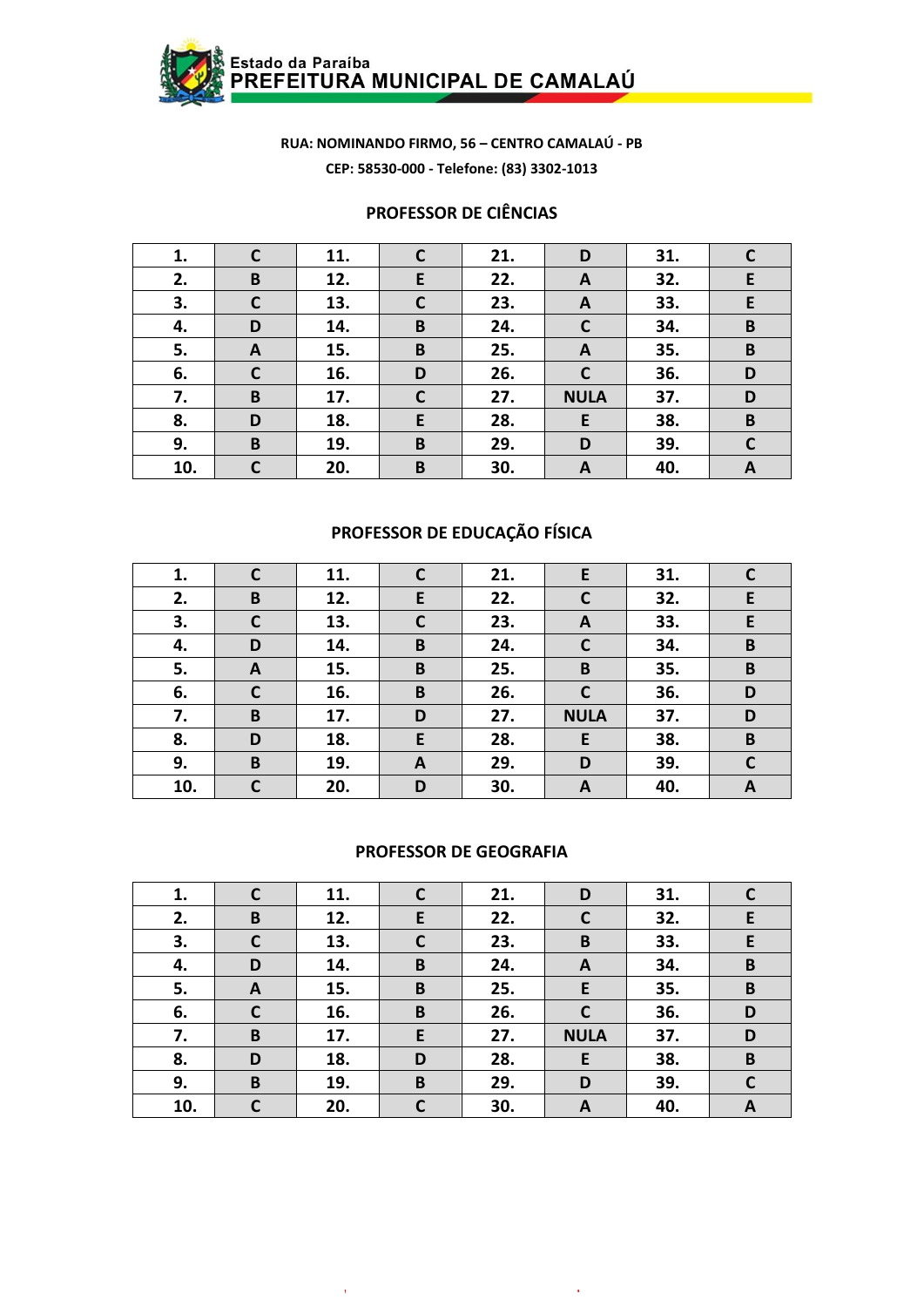

#### **PROFESSOR DE HISTÓRIA**

| 1.  | $\mathsf{C}$ | 11. | $\mathsf{C}$ | 21. | C            | 31. |              |
|-----|--------------|-----|--------------|-----|--------------|-----|--------------|
| 2.  | B            | 12. | E            | 22. | D            | 32. | E            |
| 3.  | $\mathsf{C}$ | 13. | $\mathsf{C}$ | 23. | $\mathsf{C}$ | 33. | E            |
| 4.  | D            | 14. | B            | 24. | B            | 34. | B            |
| 5.  | A            | 15. | B            | 25. | B            | 35. | B            |
| 6.  | $\mathsf{C}$ | 16. | D            | 26. | $\mathsf{C}$ | 36. | D            |
| 7.  | B            | 17. | $\mathbf C$  | 27. | <b>NULA</b>  | 37. | D            |
| 8.  | D            | 18. | A            | 28. | E            | 38. | B            |
| 9.  | B            | 19. | D            | 29. | D            | 39. | $\mathsf{C}$ |
| 10. | C            | 20. | B            | 30. | A            | 40. | A            |

# **PROFESSOR DE LÍNGUA INGLESA**

| 1.  | $\mathsf{C}$ | 11. | $\mathsf{C}$ | 21. | A            | 31. | C  |
|-----|--------------|-----|--------------|-----|--------------|-----|----|
| 2.  | B            | 12. | E            | 22. | B            | 32. | E  |
| 3.  | $\mathbf c$  | 13. | $\mathbf C$  | 23. | B            | 33. | E. |
| 4.  | D            | 14. | B            | 24. | B            | 34. | B  |
| 5.  | A            | 15. | B            | 25. | A            | 35. | B  |
| 6.  | $\mathsf{C}$ | 16. | E            | 26. | $\mathsf{C}$ | 36. | D  |
| 7.  | B            | 17. | D            | 27. | <b>NULA</b>  | 37. | D  |
| 8.  | D            | 18. | D            | 28. | E            | 38. | B  |
| 9.  | B            | 19. | B            | 29. | D            | 39. | C  |
| 10. | C            | 20. | $\mathsf{C}$ | 30. | A            | 40. | A  |

#### **PROFESSOR DE LÍNGUA PORTUGUESA**

| 1.  | C            | 11. | $\mathsf{C}$ | 21. |                  | 31. |   |
|-----|--------------|-----|--------------|-----|------------------|-----|---|
| 2.  | B            | 12. | E            | 22. | A                | 32. | E |
| 3.  | $\mathsf{C}$ | 13. | C            | 23. | C                | 33. | E |
| 4.  | D            | 14. | B            | 24. | $\boldsymbol{A}$ | 34. | B |
| 5.  | A            | 15. | B            | 25. | B                | 35. | B |
| 6.  | C            | 16. | E            | 26. | C                | 36. | D |
| 7.  | B            | 17. | $\mathsf{C}$ | 27. | <b>NULA</b>      | 37. | D |
| 8.  | D            | 18. | B            | 28. | E                | 38. | B |
| 9.  | B            | 19. | C            | 29. | D                | 39. | C |
| 10. | C            | 20. | C            | 30. | A                | 40. | A |